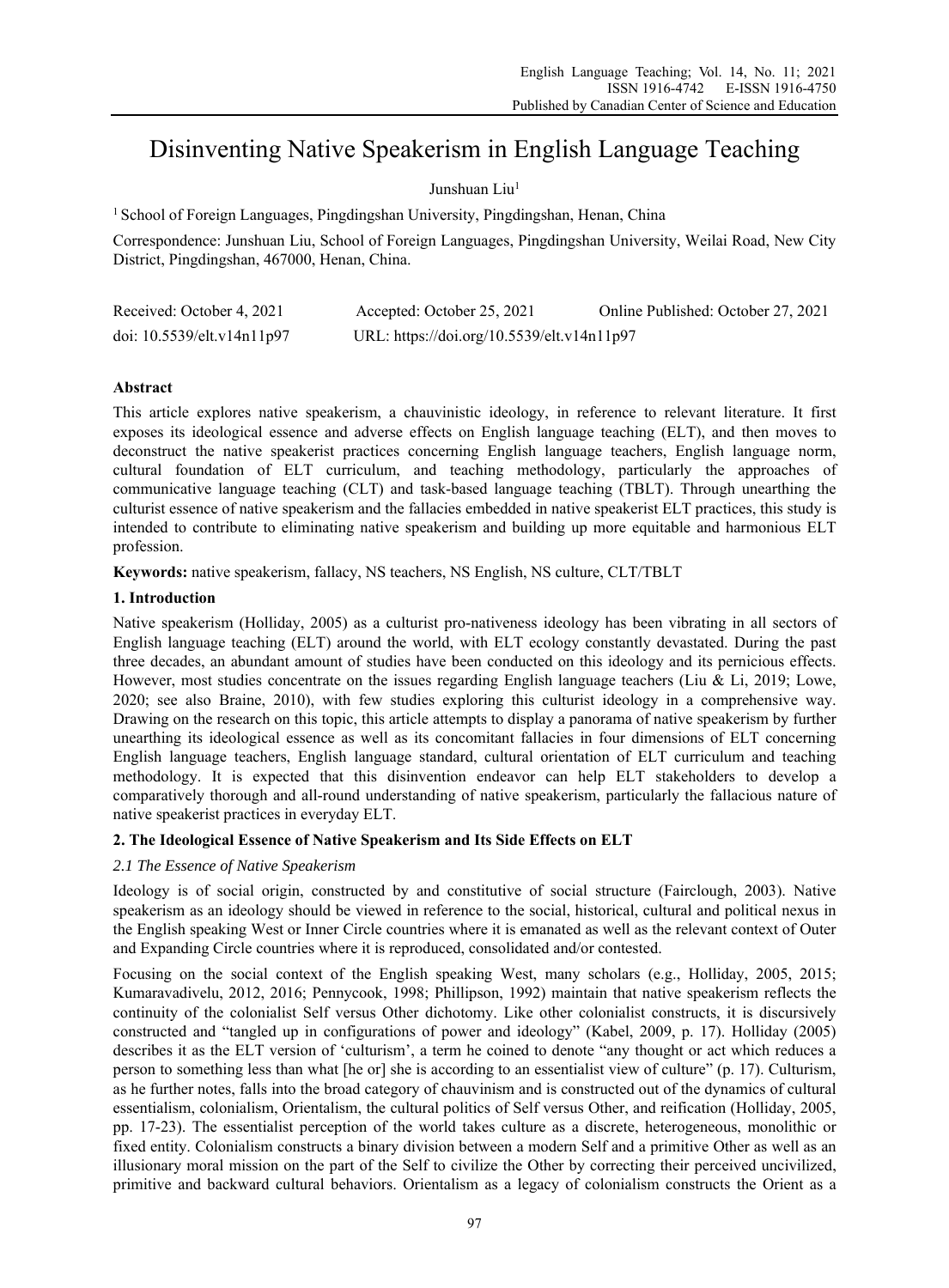problematic Other through unilateral arbitrary and imaginary narratives about the Orient (Said, 1979). When the joint product of these ideologies becomes reified, misrecognition ensues, namely, culturism becomes backgrounded or invisible as if it were objective, natural and exempted from human interventions. This is how culturism is reproduced, transmitted, consumed.

In ELT, the well-entrenched Self versus Other dichotomy of native speaker (NS) and nonnative speaker (NNS) is a typical representation of culturism. Native English speaker teachers (NESTs) are in general viewed as representatives of an advanced educational culture and hence expert teachers of English, with the moral mission and capability to edify or civilize nonnative students and colleagues (Holliday, 2005, 2015). However, culturism may not suffice for covering all the formative elements of native speakerism, which is also imbricated with either explicit or implicit racism (Houghton & Rivers, 2013; Ruecker & Ives, 2015). Exemplified are the cases that White Anglo-Saxon Protestants (WASPs) are generally upheld as the owner of English and Inner Circle culture (Kubota & Lin, 2006; Shuck, 2006). In this logic, native speakerism is intertwined with racism and other above-stated 'isms' that reside in the wide spectrum of chauvinism.

Although native speakerism originates from the historical-political context of the English speaking west, inter alia, the culture of applied linguistics and ELT in those countries, it has been widely accepted by ELT profession of Outer and Expanding Circle countries, with itself modelled into a dominating ideology in global ELT (Holliday, 2005). Two factors are observed to account for this dissemination. One relates to the historical-present power imparity among the three Circles, which, to a great degree, justify and enact constantly the hegemony of former colonizers and the subalternity of the colonized (Kumaravadivelu, 2016; Pennycook, 1998). The other rests with the widespread denial or negligence of native speakerism as a pernicious ideology among ELT stakeholders due to the impact or colonization of modernist epistemology and its concomitant empirical-cum-positivistic practice followed in ELT pedagogy and research (Holliday & Aboshiha, 2009).

#### *2.2 Pernicious Effects of Native Speakerism*

Ideology is power-driven and invested with interests (Fairclough, 2003). The reification or naturalization of native speakerism has produced multifaceted adverse effects on global ELT.

One of the pernicious effects is the massive dissemination of native speakerist discourses about the dichotomization of NS and NNS cultures. Native English speakers are portrayed with positive cultural and professional qualities, such as being 'independent', 'autonomous', 'individualist', 'critical' and/or 'modern'. By contrast, nonnative English speaker teachers and learners are depicted as being 'dependent', 'hierarchical', 'collectivist', 'obedient', 'uncritical', among others (Holliday, 2006, pp. 385-386), though these characteristics are also observed in classrooms of Inner Circle countries and that the orientation to criticality is also part of the education tradition of the Orient (Kumaravadivelu, 2003). Inner Circle teaching methodology, particularly the approach of communicative language teaching (CLT) and its updated form, task-based language teaching (TBLT), are claimed to be articulators of modern and advanced education culture (Kumaravadivelu, 2006; Richards & Rodgers, 2014). In addition, Inner Circle English, particularly Anglo-American English, are hailed as Standard English (StE) vis-à-vis NNS English, which is famed as a 'half-baked bakery' (Quirk, 1990, p. 9), a metaphor adopted in general to nullify the legitimacy of Outer Circle English and by extension that of all nonnative English varieties (Rajagopalan, 2005; Saraceni, 2010, 2015).

In terms of native speakerism, what is more troubling is "the amalgamation of discursive hegemony and the various actualities that it rationalizes and sustains" (Kabel, 2009, p. 17). For instance, alongside the prevailing discourse that a NEST "inherently possesses a superior command of the language and intimate knowledge of the culture" (Breckenridge, 2010, p. 21), nonnative English speaker teachers (NNESTs) often encounter discriminations at job market and/or at workplace, where priority, prestige and preference tends to be granted to their native counterparts. Such prejudiced practices abound not only in Inner Circle contexts (e.g., Clark & Paran, 2007; Mahboob, et al., 2004), but are more serious in Outer and Expanding Circle settings (e.g., Doan, 2016; Jeon & Lee, 2006). Earlier, Govardhan, Nayar, and Sheorey (1999) analyzed 237 advertisements for English teaching posts in Outer and Expanding Circle contexts, finding that the main and even the only requirement is that applicants should be native English speakers or reach NS-like competence. Furthermore, native English speakers are usually referred to as those from Inner Circle countries (Seargeant, 2012). This is evident in a recent study by Mahboob and Golden (2013), who found that 79% of the 77 advertisements analyzed (42 from East Asia and 35 from the Middle East) use the term 'native speakers from Inner Circle countries' specifically. At workplace, NNESTs tend to encounter institutional discrimination, such as getting lower payment than NESTs, though they undertake the same workload as their native counterparts (Liu & Li, 2019) or being allocated to posts which are deemed less prestigious or less honorable professionally (Kubota & Lin, 2006). As a corollary,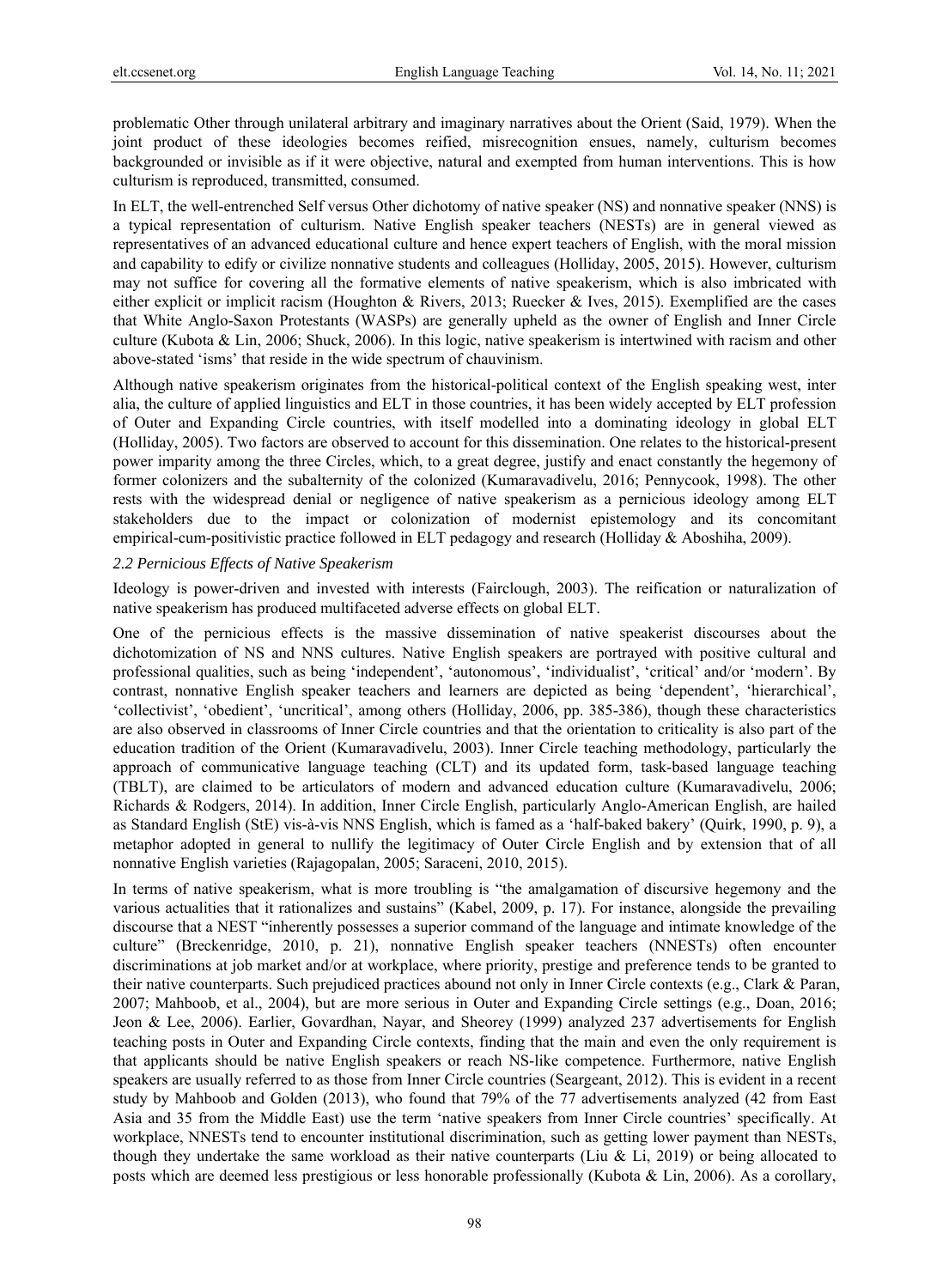the "unprofessional favoritism" (Medgyes, 2001) for NESTs tends to generate negative self-perceptions or a psychological complex of inferiority on the part of many NNESTs, and this in turn impedes their professional development.

In addition to discrimination against NNESTs, the "nativeness principle" (Levis, 2005) affect other aspects of ELT concerning language standard, cultural orientation and teaching methodology. To be specific, NS language norms, particularly "Received pronunciation" (RP) and/or "General American" (GA) accent, are taken by default as the pedagogical reference or target, regardless of the accelerating globalization of English in the current world (Bolton, 2008; Jenkins, 2012). Most teaching materials are embedded in Inner Circle culture, with nonnative cultures placed in the margin (Byram, 1988; McKay, 2012). The center-based teaching approaches, particularly CLT/TBLT at the current stage, are widely promoted in global ELT, with scant attention attached to educational cultures in variegated and various places (Bax, 2003; Kumaravadivelu, 2006). All these practices enhance the "epistemologies, knowledges, and practices that privilege the European modernist White civilization" (Scheurich, 1997, recited from Kubota & Lin, 2006). The eco-system of "a nice field of TESOL" (Kubota, 2002) is therefore devastated.

Given that teacher, language norm, culture orientation and teaching methodology, are core elements in everyday ELT practice, the following section attempts to unearth respectively the fallacies of endorsing NESTs, NS English, NS culture and Inner Circle teaching approaches or methods in order to expose comprehensively the chauvinistic essence of native speakersim.

## **3. Fallacies of Endorsing NESTs, NS English, NS Culture and NS Teaching Methodology**

## *3.1 Fallacy of Idealizing NESTs*

Voices that debunk "the NS fallacy" (Phillipson, 1992, p. 185) fall into two categories. The first mainly emanates out of the theoretical explorations of the NS construct, and the second derives mostly from the studies on the respective pedagogical competence of NESTs and NNESTs.

The NS construct is considered traceable to the Chomskyan "ideal native speaker", who is asserted to possess complete and sound knowledge of his/her mother tongue and can therefore serve as a reliable or authoritative source of the language (Chomsky, 1965). This theoretical construct is adopted later by second language acquisition (SLA) academia. The classical SLA constructs, such as "interlanguage theory" and "fossilization" (Selinker, 1972) as well as "interaction hypothesis" (Long, 1983), all hold as the ultimate goal the acquisition of NS or NS-like competence. This drives mainstream SLA research methodology into a "comparative fallacy" (Bley-Vroman, 1983, recited from McKay, 2003), i.e., measuring the L2 output of L2 learners against the linguistic performance of L1 speakers (Bhatt, 2002; Cook, 1999, 2016). The NS status is further enhanced by the construct of "communicative competence" (Hymes, 1972) and its related CLT/TBLT approach promoted in ELT since 1970s (Kramsch, 1997). Influenced by these theoretical purports and practices, "the native speaker's 'competence' or 'proficiency' is [accepted by default as] the necessary point of reference for the second language proficiency concept in language teaching" (Stern, 1983, p. 341), resulting in the devaluation and stigmatization of nonnative speakers. As Firth and Wagner (1997) put it,

These concepts prefigure as monolithic elements in SLA, their status venerated and seemingly assured within the field. We claim that, for the most part, they are applied and understood in an oversimplified manner, leading, among other things, to an analytic mindset that elevates an idealized "native" speaker above a stereotypicalized "nonnative," while viewing the latter as a defective communicator, limited by an underdeveloped communicative competence (pp. 757-758).

Other scholars, such as Rajagopalan (2004) have questioned the validity of NS identity, namely who is a native speaker, asserting that it is more of a social construct than a linguistic one. Davies (2003) argues that three criteria, i.e., linguistic proficiency, self-identification and other-recognition, are often referred to in judging NS identity. Empirical studies (e.g., Inbar-Lourie, 2005), however, suggest a gap between self-identification and other-recognition due to the impact of variables, such as race, ethnicity and color other than language competence. Nonnative English speaking Caucasians are often mistaken for native English speakers while native English speakers from other ethnic or racial backgrounds tend to be misrecognized as nonnative (Braine, 2010; Brutt-Griffler & Samimy, 2001). Rampton (1990) questions another set of tripartite criteria – language expertise, language affiliation, and language inheritance – that are accepted widely for measuring "nativeness". As he argues, on the one hand, expertise does not necessarily entail inheritance and inheritance may not guarantee affiliation; on the other hand, the concept of language expertise faces challenges in the current globalized world where multilingualism has become the zeitgeist. Even if a native speaker possesses innate linguistic competence, a nonnative speaker can achieve native-like competence through hard work and proper training (Davies, 2003).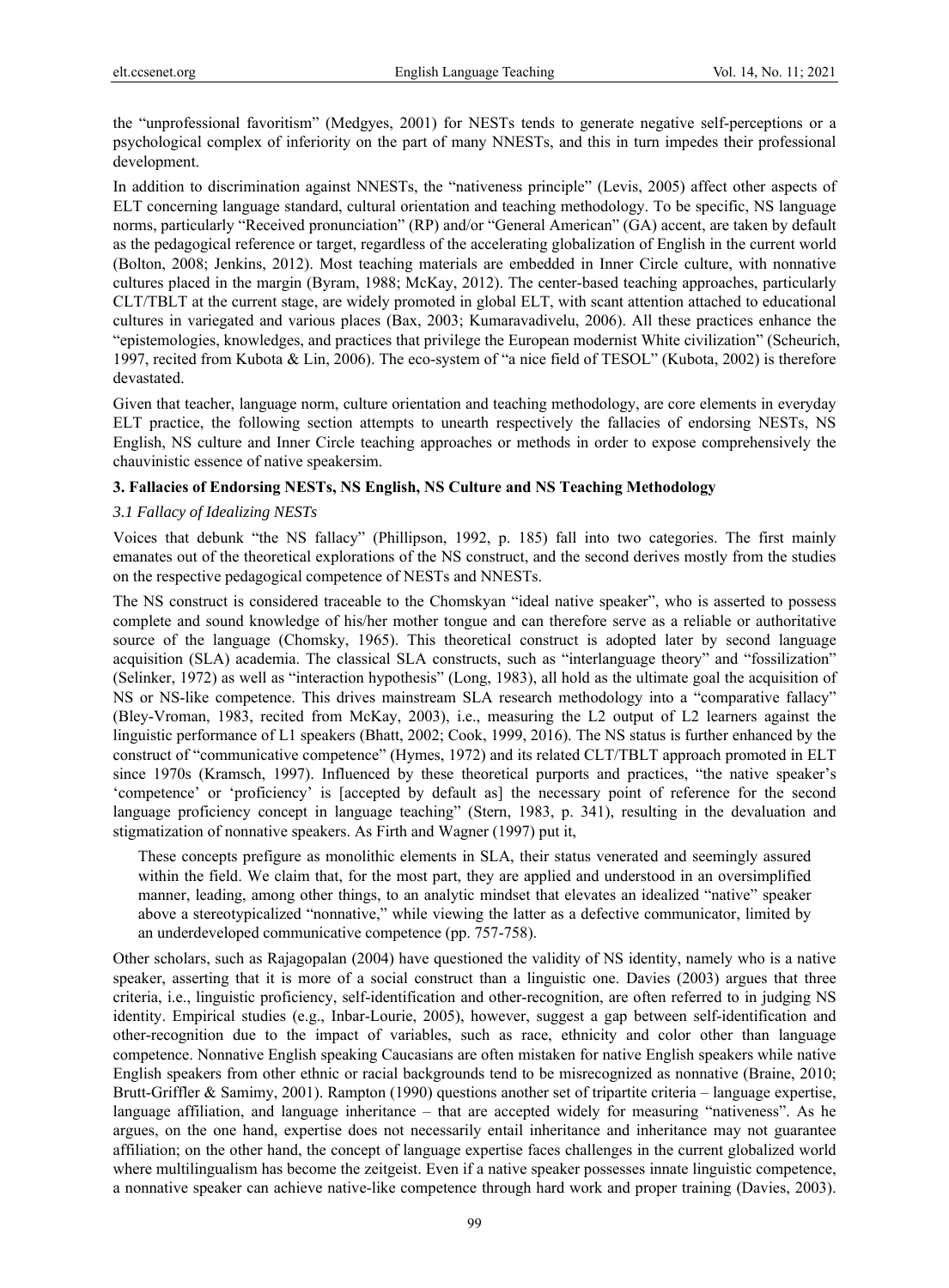In the current multilingual world, the term, "native speaker" should be replaced by "expert speaker" (Rampton, 1990) "multi-competent user" (Cook, 1999) or "successful bilingual" (Prodromou, 2006). Since the NS concept is sustained by "no scientific validity" (Phillipson, 1992, p. 195), the pro-NESTs ideology and practices are fallacious in nature.

The other category of discourses countering "the NS fallacy" (Phillipson, 1992, p. 185) comes from studies on the pedagogical competence of NESTs and NNESTs, particularly the studies synchotnized with the NNEST Movement (Braine, 2010; Mahboob, 2010). As stated previously, NS is usually depicted as the representative of an advanced culture, while the NNS is frequently portrayed in the image of a tribal, backward or primitive barbarian (Holliday, 2005; Pennycook, 1998). These so-called cultural traits of the nonnative group construct discursively NNESTs as incompetent or undesirable professionals (Doan, 2016, p. 68). Scholars, such as Medgyes (1994) argue that NNESTs possess qualities or merits of which NESTs are lack. To be specific, NNESTs can be a successful model for English learners, teach learners learning strategies more effectively, predict students' learning difficulties, and supply students with more metalinguistic knowledge, in addition to being more sympathetic with students' needs and learning problems, and being able to utilize L1 that is shared with students. Other scholars, such as Braine (2010), assert that qualified language teachers must have, apart from the knowledge of pedagogy, methodology, and applied linguistics, what Fairclough (1995) terms as "critical language awareness" or a transformative consciousness about education (McLaren, 2015). Since these qualities are acquired via education, a NS cannot become a qualified English teacher automatically (Canagarajah, 1999; Rampton, 1990). As such, the discourse of NS as the ideal teacher needs to be demythologized.

## *3.2 Fallacy of Supporting Inner Circle English*

In addition to exposing the fallacy of idealizing NESTs, another strand of discourse poses challenges to the long-established assumption about the ownership of English and the linguistic superiority of NS English. This critiquing flame is mainly ignited and fanned by the scholarship on the globalization of English, including English as an international language (EIL; McKay & Bokhorst-Heng, 2008; Smith & Nelson, 1985), World Englishes (WE; Kachru, 2005; Tupas, 2015), and English as a lingua franca (ELF; Jenkins, 2007; Seidlhofer, 2011).

The rationale underpinning the discourses that challenge the traditional conceptualization on the ownership of English mostly resides in the demographic change of English speakers and the actual use of English around the globe. Out of the political, economic and cultural factors both in history and in the contemporary world, English has traversed across the globe and evolved into an international language and even an intra-national lingua franca in traditionally nonnative English speaking countries, making native English speakers a minority among all English speakers (Graddol, 2006). According to Crystal (2003), all English speakers or users are currently estimated to make up a third of the world population, reaching somewhere between 1.1 billion to 1.8 billion, of which only 320 million to 380 million are native speakers of English (p. 61). A recent statistical figure suggests that in Asia alone, nonnative English users have reached beyond 800 million, more than the population of Inner Circle countries combined (Bolton et al., 2011, recited from Ahn, 2014). Alongside its global expansion, English has undergone accommodation and/or nativization to meet both international and local needs. In this sense, English has become "de-nationalized" (Smith, 1992), "re-nationalized" (McKay, 2012) and "relocated" (Saraceni, 2010), making itself no longer the property of NS. Nonnative English speakers should thereby be admitted as legitimate owners and even future producers of English. This sociolinguistic landscape ensures the reverberation of the radical statement made earlier by Widdowson (1994) on English being owned by its native and nonnative speakers.

The scholarship on the globalization of English also debunks the assumed prestigious qualities of NS English, i.e., authenticity, intelligibility and wide applicability. Firstly, that NS English is the most authentic is asserted as a misinterpretation of authenticity. According to Lowe and Pinner (2016), authenticity, as a socio-psychological construct, refers to "the way an individual sees themselves in relation to the various contexts in which they exist and are required to use language for social production of meaning" (p. 36). Following this definition, authenticity is relativistic and context-specific, and any use of English by any individual in any specific context at any time can be regarded as authentic English. Hence, it is native speakerism that underpins the contrast of NS English claimed as authentic to NNS English stigmatized as inauthentic. Secondly, the claim that NS English is most intelligible fails to take into account the essence of intelligibility. In reference to Smith (1992, p. 76), intelligibility includes three senses: intelligibility (recognizing word/utterance), comprehensibility (recognizing the semantic meaning of word/utterance) and interpretability (recognizing the pragmatic meaning of word/utterance). Implied by this perception is that it is people rather than language itself that matters more to intelligibility, as the familiarity of a speaker with an English variety determines the degree of its intelligibility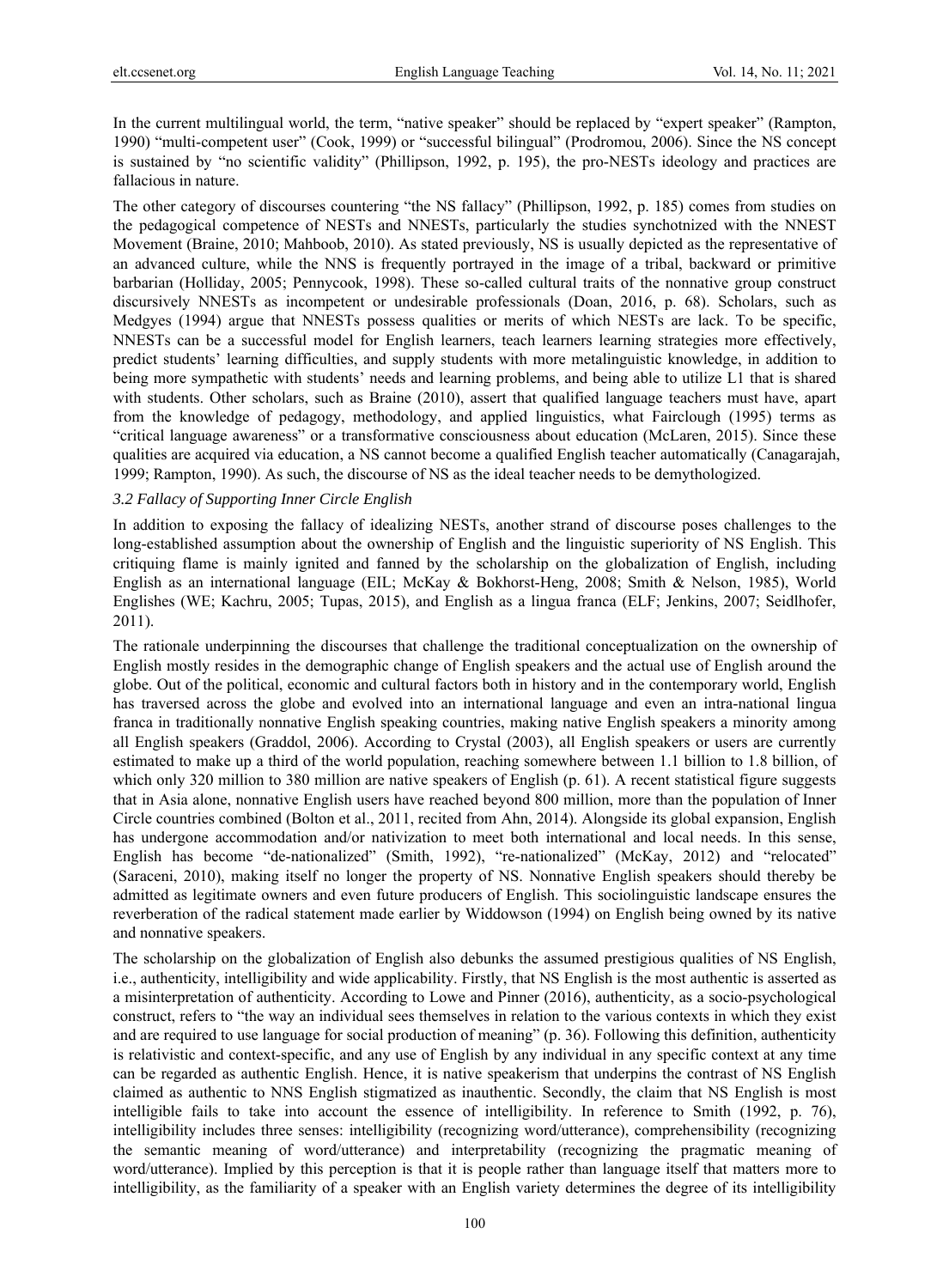(Smith, 1992; Smith & Nelson, 1985). In this logic, the familiarization with different English varieties should be a prerequisite for successful communication in English in the current world where English has developed into an international language and where native and nonnative users are constantly reconstructing or remodeling it (Canagarajah, 2007; Kirkpatrick, 2007). Empirical studies also indicate that nonnative English varieties do not affect intelligibility and comprehensibility. For example, Derwing & Munro (1997; recited from Scales et al., 2006) found that their research subjects, (native English speakers from Canada) are able to understand NNS accent and even able to transcribe exactly most of the accented speech. Thirdly, 80% of the communications in English are estimated to take place between or among nonnative English speakers in the current world (Graddol, 2006; Sharifian, 2013). This sociolinguistic context cannot guarantee the efficient and effective applicability of NS English.

Given this sociolinguistic reality, the conventional and still persistent fervent support of NS English is fallacious in nature. The mere adherence to NS norms in ELT does not only grant NS the prerogative to decide which English is intelligible and which is not (Bamgbose, 1998), but also exercise discrimination against nonnative English (Sowden, 2012) and set up an unattainable and thereby frustrating goal for most English language learners (Kirkpatrick, 2007).

## *3.3 Fallacy of Sustaining NS Culture*

Conventionally, ELT curricular materials are embedded NS culture, particularly Anglo-American culture (Brown, 2007; Kumaravadivelu, 2008). This monocultural orientation has encountered multi-pronged criticisms, with its fallacy exposed.

Politically, the overwhelming representation of Inner Circle culture in ELT curricula contributes to reinforcing cultural inequalities between the Occident and the Orient. Many researchers have pointed out that these practices represent the ideology of linguistic imperialism (Phillipson, 1992) and cultural chauvinism (Holliday, 2005) and colonialism (Pennycook, 1998), whose joint efforts render non-Western culture devalued, subjugated, silenced and even undermined (Modiano, 2001; Phan, 2008). In the meantime, this one-sided cultural practice may lead to a perception that Inner Circle culture only comprises Anglo-American culture and that learners will not communicate with English speakers from beyond the geographic boundary of America and Britain (Nault, 2006). It follows that the culture of other Inner Circle countries are rendered voiceless (Blum & Johnson, 2012). Furthermore, ELT curricular materials, particularly those commercially produced for international users, mainly present the middle class WASP culture regardless of cultural diversity in Britain and America (Gray, 2010), leaving off at the same time trouble spots of Inner Circle societies and producing in turn an imaginary Eden-like image of Anglo-American culture (Akbari, 2008, p. 281).

Socio-linguistically, the over-emphasis on Anglo-American culture in ELT counters the globalization of English in the current world. Currently, international communications in English are mostly between or among nonnative English speakers in settings or contexts that have no relation to Anglo-American Culture (Cogo, 2012; Dewey & Jenkins, 2010). It follows that monocultural ELT practices in favor of Anglo-American cultural norms falls behind the times. The shift to a more inclusive and pluralistic cultural paradigm in ELT in line with the current sociolinguistic and sociocultural situation of English is a necessity (Canagarajah, 2014; Kumaravadivelu, 2012).

Pedagogically, the monocultural orientation of ELT curricula may prevent the acquisition of English in terms of of many learners of English. According to Widdowson (1990, recited from Alptekin, 1993, pp. 136-137), a person needs "schematic knowledge" (social knowledge) and "systemic knowledge" (linguistic knowledge) in dealing with language input. When learning English as a foreign or second language, it is inevitable for learners to encounter linguistic difficulties. The teaching and learning materials embedded in Anglo-American culture constitute additional cognitive obstacles to learners, because most learners do not possess the socially acquired schematic knowledge of English. Moreover, learners may feel alienated and then lose learning interests, as most of the culture is far from their lived experiences (Gong & Holliday, 2013). They may develop biased attitudes toward Outer and Expanding Circle cultures that are denigrated explicitly or silenced in ELT textbooks, as textbooks are often regarded as a reliable, authoritative and legitimate source of knowledge, by virtue of which students and even teachers position themselves and (dis)identify with certain cultural norms (Duff & Uchida, 1997, recited from Ilieva, 2000). In addition, the imbalanced cultural representation neglects the diversity, hybridity and fluidity of culture, violates the spirit of transformative education, and prevents English language learners from developing intercultural awareness (Baker, 2011; Kumaravadivelu, 2008).

Fallacious as this monocultural orientation is, it does not mean that Anglo-American culture should be excluded from ELT. In response to the sociolinguistic reality of English, many suggestions have been advanced. For example, Cortezzi and Jin (1999) propose that three types of culture should be incorporated in ELT textbooks or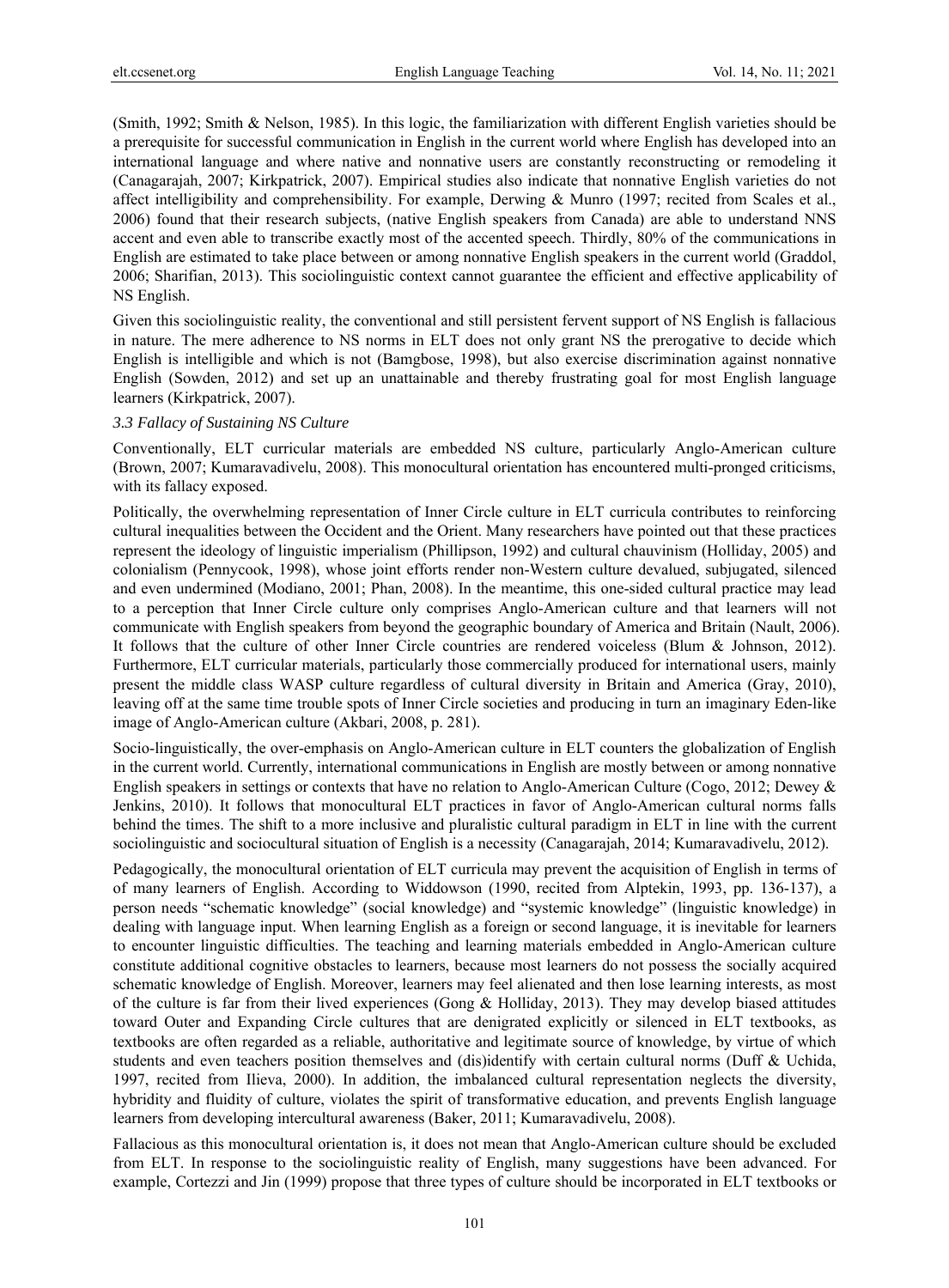instructional materials, namely, the target culture (Inner Circle culture), the source culture (learners' national culture) and the international culture (cultures of non-English-speaking countries). Similarly, Matsuda and Friedrich (2011) suggest teaching global culture (culture of different countries, including Inner Circle culture), culture of prospective interlocutors, and source culture (learners' own local or national culture).

## *3.4 Fallacy of Favoring CLT/TBLT*

Humanistic as it seems to be in philosophical orientation, CLT/TBLT is a discourse of marginalization and the enthusiastic of promotion of CLT/TBLT in global ELT is a fallacy.

Firstly, CLT/TBLT marginalizes NNS language and culture. Communicative competence, upheld as the objective of CLT/TBLT, asks learners to acculturate in mind to the target language community (Kumaravadivelu, 2006). Implied from this stance is that learners must imitate NS linguistic and cultural behaviors and that learners' own language and culture are obstacles to their developing communicative competence in English. This stance is further reinforced by the asserted principle and practice of adopting authentic instructional materials, which are synonymous with texts or discourses produced by native English speakers (Kramsch, 1998; Widdowson, 1998). It is also consolidated by the English-only thesis and its related popular claim that "L1 use is incompatible with a communicative approach" (McMillan & Rivers, 2011, p. 253). In this logic, CLT/TBLT resonates with the traditional 'monolingual tenet' in ELT (Phillipson, 1992, p. 192) and has ideological and structural consequences. Ideologically, it serves to strengthen the superiority of NS English over the mother tongue of English learners and even deprives them of their cultural identity and linguistic heritage; structurally, it ensures the sales and marketing of monolingual teaching and learning materials developed by the Centre and creates a great number of employment opportunities for NS teachers (Phillipson, 1992, pp. 192-193). Moreover, CLT/TBLT is detrimental since it "undermines the productive use of the mother tongue in the learning of English, which is particularly problematic in an era when English is primarily learned in bilingual classrooms" (McKay, 2003, p. 17).

Secondly, CLT/TBLT devalues Outer and Expanding Circle education culture. CLT/TBLT adopts the "learning group ideal" or 'learner-centered tenet' (Holliday, 2005), the methodologically proper in Inner Circle countries. The promotion of CLT/TBLT by Inner Circle ELT agencies echoes the colonialist story of Robinson Crusoe's 'civilizing' Man Friday (Pennycook, 1998, pp. 10-16) or reverbrates the "native-speakerist 'moral mission' to bring a 'superior culture of teaching and learning to [nonnative] students and colleagues who are perceived not to be able to succeed on their own" (Holliday, 2006, p. 386). It is in fact an agenda aimed to correct the assumed backwardness in learning behavior of nonnative English learners. The Centre seems unable to realize that "the choice of communicative language teaching as a goal was possibly a sort of naïve ethnocentrism promoted by the thought that what is good for Europe or the USA had to be good for Kwa Zulu" (Chick, 2006, recited from Kumaravadivelu, 2006, p. 63). In terms of nonnative English speaking countries, their whole-heartedly adopting this seemingly humanistic and egalitarian approach is in fact a form of self-oppression (Kumaravadivelu, 2003). Considering that education is context-embedded, the 'Learner-centered' or 'Group- or Pair-work' teaching model may not apply to all contexts. In this logic, pedagogical approaches, such as "Context Approach" (Bax, 2003), "appropriate methodology" (Holliday, 1994), "appropriate pedagogy" (Kramsch & Sullivan, 1996), or "post-method approach" (Kumaravadivelu, 2006), should be adopted in global ELT.

Thirdly, CLT/TBLT, like other Inner Circle teaching approaches, represents and safeguards the hegemony of Inner Circle scholarship. Given that knowledge is interested by nature and serves inequitable power relationships (Pennycook, 1998), CLT, constructed by Inner Circle applied linguistics and ELT, exemplifies the worldviews of Inner Circle academia. Especially, it cannot escape totally from the culturist ethos in Inner Circle societies that valorizes Western knowledge system (Holliday, 2005; Phan, 2008). In this sense, the promotion of CLT, either by the Centre or the Periphery, contributes to reproducing Western pedagogical imperialism in ELT. Albeit this, Inner Circle experts or institutes continue to promote CLT/TBLT, and surprisingly Outer and Expanding Circle governments, particularly those of the Asia-Pacific region and East Asia, adopt CLT/TBLT as a default ELT approach (Nunan, 2003), making themselves the consumer and implementer of Center-interested academic products (Phan, 2014).

## **4. Discussion**

This article explores native speakerism in reference to a wide range of literature on NNEST Movement, the globalization of English, multicultural education and post-method studies. It disinvents the ideological nature of native speakerism and its pernicious impacts on ELT ecology, and deconstructs the fallacies of ELT practices that sustain the superiority of NESTs, NS English, NS culture and NS teaching methodology. Inferred from this critical review, native speakerism is a joint-product of the historically continuing and still persistent cultural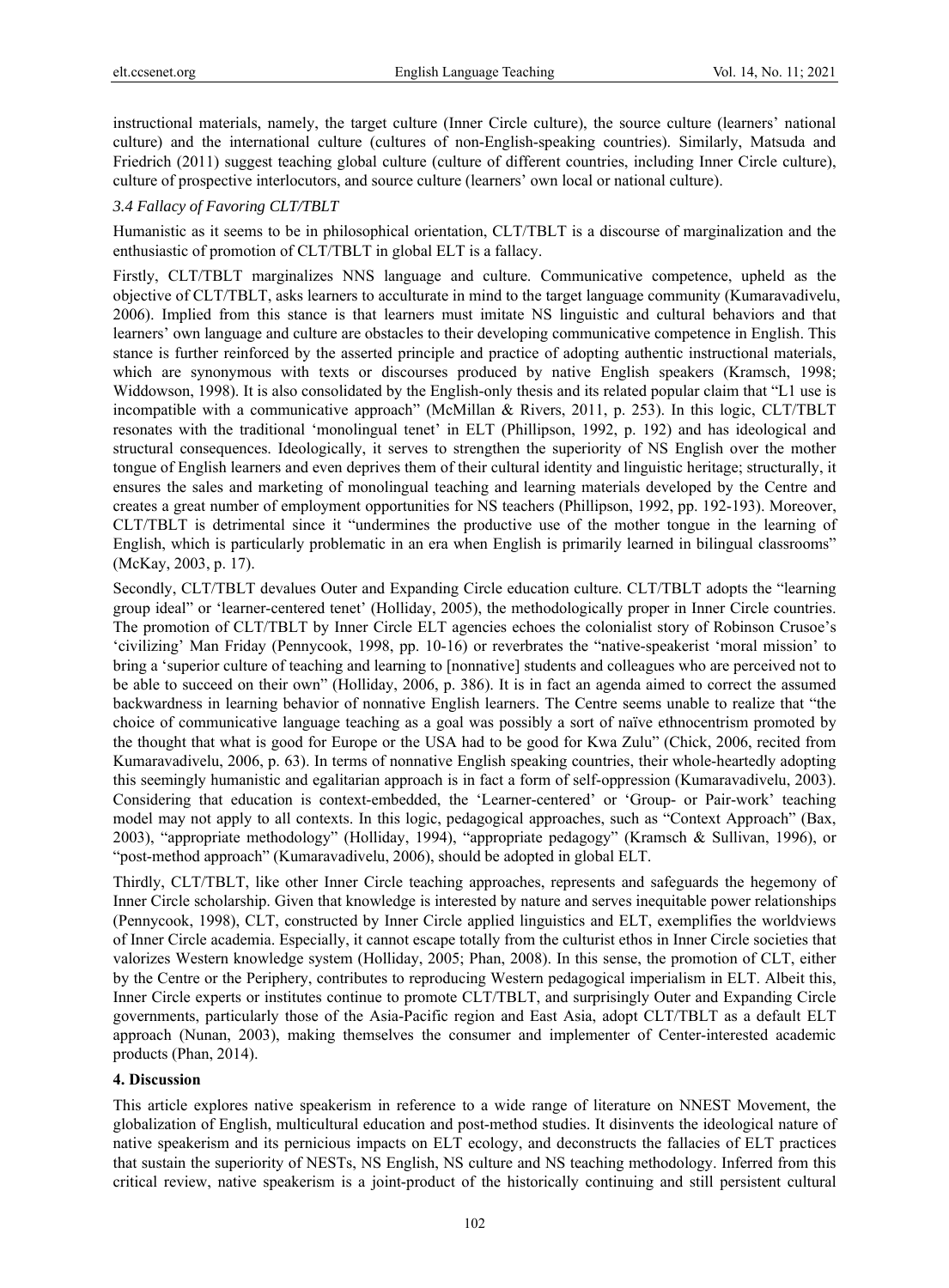hegemony of the English speaking West and the self-discrimination of Outer and Expanding Circle countries. Implied also is that the core of native speakerism resides in the conventional ideology that native English speakers are the owners of English and possess an advanced education culture.

Given the tenacity of native speakerism in ELT across the globe and the rich sociolinguistic and sociocultural landscape engendered by globalization in the current world, ELT researchers need to work further to expose the fallacies of this conventional and still vibrating chauvinistic ideology in order to build up a more ethical, democratic and harmonious ELT ecology. It has to be admitted that this article as well as most literature reviewed in this study adopts as conceptual tools the terminologies, such as Inner Circle English and Inner Circle culture, as no language and culture are fixed, stable and totally discrete. Notwithstanding that, it may help to reproduce the banal nation-state-language–culture ideology among potential readers. Further studies are suggested to take into account this constructs to avoid reproducing the conventional essentialized sense of language and culture.

## **References**

- Ahn, H. (2014). Teachers' attitudes towards Korean English in South Korea. *World Englishes, 33*(2), 195-222. https://doi.org/10.1111/weng.12081
- Akbari, R. (2008). Transforming lives: introducing critical pedagogy into ELT classrooms. *ELT Journal, 62*(3), 276-283. https://doi.org/10.1093/elt/ccn025
- Baker, W. (2011). From cultural awareness to intercultural awareness: culture in ELT. *ELT Journal, 66*(1), 62-70. https://doi.org/10.1093/elt/ccr017
- Bamgbose, A. (1998). Torn between the norms: Innovations in world Englishes. *World Englishes, 17*(1), 1-14. https://doi.org/10.1111/1467-971X.00078
- Bax, S. (2003). The end of CLT: A context approach to language teaching. *ELT Journal, 57*(3), 278-287. https://doi.org/10.1093/elt/57.3.278
- Bhatt, R. M. (2002). Experts, dialects, and discourse. *International Journal of Applied Linguistics, 12*(1), 74-109. https://doi.org/10.1111/1473-4192.00025
- Blum, A., & Johnson, E. J. (2012). Reading repression: Textualizing the linguistic marginalization of nonnative English-speaking teachers in Arizona. *Journal of Language, Identity & Education, 11*(3), 167-184. https://doi.org/10.1080/15348458.2012.686379
- Bolton, K. (2008). English in Asia, Asian Englishes, and the issue of proficiency. *English Today, 24*(2), 3-12. https://doi.org/10.1017/S026607840800014X
- Braine, G. (2010). *Nonnative speaker English teachers: Research, pedagogy and professional growth*. Wiley Online Library. https://doi.org/10.4324/9780203856710
- Breckenridge, Y. M. (2010). *Professional identity and the 'native speaker': An investigation of essentializing discourses in TESOL*. Unpublished Ph.D dissertation. Edmonton, Alberta: University of Alberta.
- Brown, H. D. (2007). *Principles of language learning and teaching* (5th ed.). New York: Pearson Education.
- Brutt-Griffler, J., & Samimy, K. K. (2001). Transcending the nativeness paradigm. *World Englishes, 20*(1), 99-106. https://doi.org/10.1111/1467-971X.00199
- Byram, M. (1988). Foreign language education and cultural studies. *Language, Culture and Curriculum, 1*(1), 15-31. https://doi.org/10.1080/07908318809525025
- Canagarajah, A. S. (1999). Interrogating the "native speaker fallacy": Non-linguistic roots, non-pedagogical results. In G. Braine (Ed.), *Non-native educators in English language teaching* (pp. 77-92). Mahwah, NJ: Lawrence Erlbaum.
- Canagarajah, A. S. (2007). Lingua franca English, multilingual communities, and language acquisition. *The Modern Language Journal, 91*(1), 923-939. https://doi.org/10.1111/j.1540-4781.2007.00678.x
- Canagarajah, A. S. (2014). In search of a new paradigm for teaching English as an international language. *TESOL Journal, 5*(4), 767-785. https://doi.org/10.1002/tesj.166
- Chomsky, N. (1965). *Aspects of the Theory of Syntax*. Cambridge, MA: MIT Press. https://doi.org/10.21236/AD0616323
- Clark, E., & Paran, A. (2007). The employability of non-native-speaker teachers of EFL: A UK survey. *System, 35*(4), 407-430. https://doi.org/10.1016/j.system.2007.05.002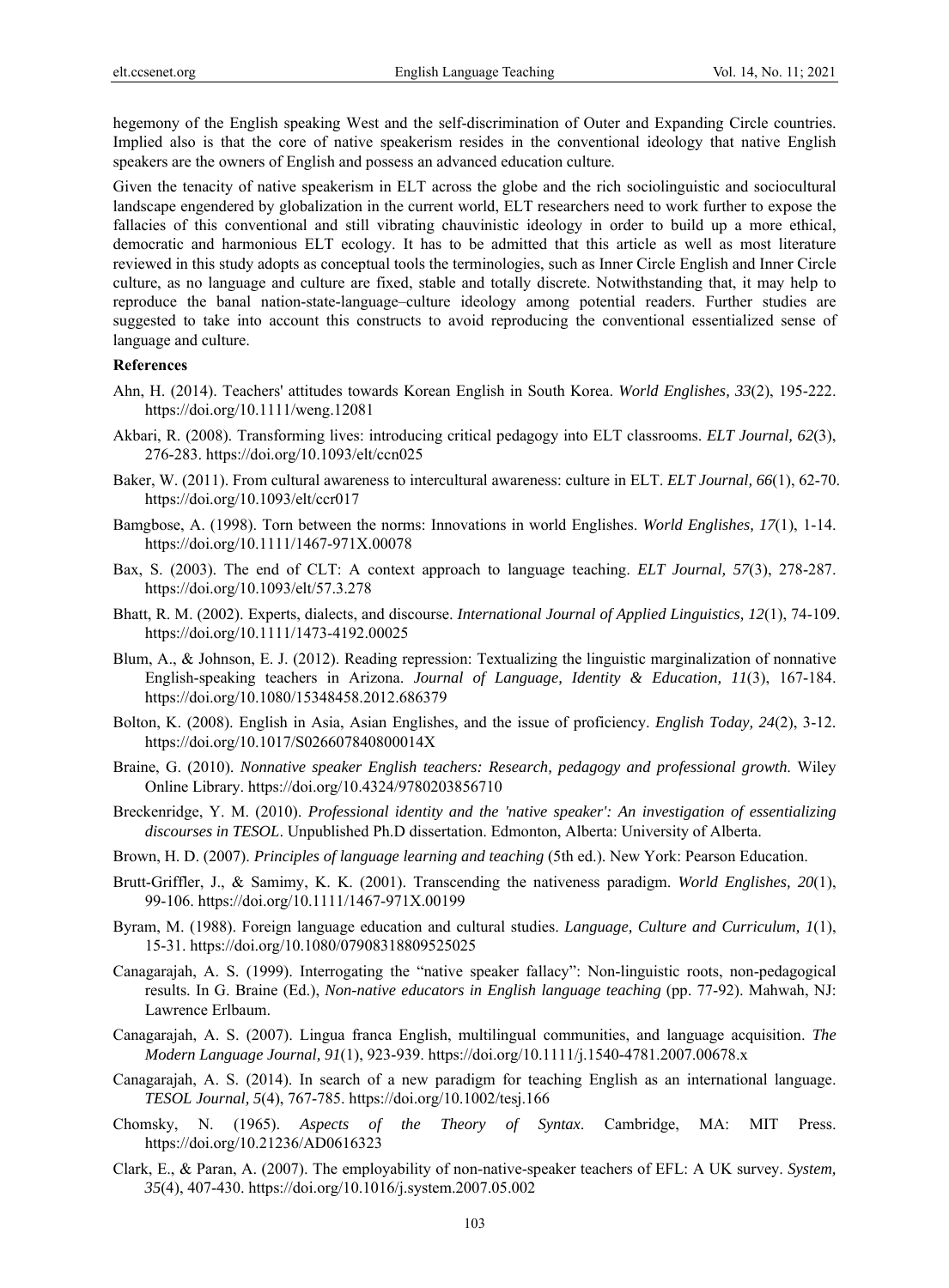- Cogo, A. (2012). English as a lingua franca: Concepts, use, and implications. *ELT Journal, 66*(1), 97-105. https://doi.org/10.1093/elt/ccr069
- Cook, V. (1999). Going beyond the native speaker in language teaching. *TESOL Quarterly, 33*(2), 185-209. https://doi.org/10.2307/3587717
- Cook, V. (2016). Where Is the Native Speaker Now? *TESOL Quarterly, 50*(1), 186-189. https://doi.org/10.1002/tesq.286
- Cortezzi, M., & Jin, L. (1999). Cultural mirrors: Materials and methods in the EFL clasroom. In H. E (Ed.), *Culture in Second Language Teaching and Learning* (pp. 196-219). Cambridge: Cambridge University Press.
- Crystal, D. (2003). *English as a global language* (2nd ed). Cambridge: Cambridge University Press. https://doi.org/10.1017/CBO9780511486999
- Davies, A. (2003). *The Native Speaker: Myth and reality*. Clevedon: Multilingual Matters. https://doi.org/10.21832/9781853596247
- Dewey, M., & Jenkins, J. (2010). English as a lingua franca in the global context: Interconnectedness, variation and change. In M. Saxena (Ed.), *Contending with globalization in World Englishes* (pp. 72-92). Clevedon, UK: Multilingual Matters. https://doi.org/10.21832/9781847692764-007
- Doan, N. B. (2016). To employ or not to employ expatriate non-native speaker teachers: views from within. *Asian Englishes, 18*(1), 67-79. https://doi.org/10.1080/13488678.2015.1132112
- Fairclough, N. (1995). *Critical discourse analysis: The critical study of language*. London: Longman.
- Fairclough, N. (2003). *Analysing discourse: Textual analysis for social research*. London and New York: Routledge. https://doi.org/10.4324/9780203697078
- Firth, A., & Wagner, J. (1997). On discourse, communication, and (some) fundamental concepts in SLA research. *The Modern Language Journal, 81*(3), 285-300. https://doi.org/10.1111/j.1540-4781.1997.tb05480.x
- Gong, Y., & Holliday, A. (2013). Cultures of change: Appropriate cultural content in Chinese school textbooks. In K. Hyland & L. L. C. Wong (Eds.), *Innovation and Change in English Language Education* (pp. 44-57). New York: Routledge.
- Govardhan, A. K., Nayar, B., & Sheorey, R. (1999). Do US MATESOL Programs Prepare Students to Teach Abroad? *TESOL Quarterly, 33*(1), 114-125. https://doi.org/10.2307/3588194
- Graddol, D. (2006). *English next*. London: The British Council.
- Gray, J. (2010). The branding of english and the culture of the new capitalism: representations of the world of work in english language textbooks. *Applied Linguistics, 31*(5), 714-733. https://doi.org/10.1093/applin/amq034
- Holliday, A. (1994). *Appropriate methodology and social context*. Cambridge: Cambridge University Press.
- Holliday, A. (2005). *The struggle to teach English as an international language*. Cambridge: Cambridge University Press.
- Holliday, A. (2006). Native speakerism. *ELT Journal, 60*(4), 385-387. https://doi.org/10.1093/elt/ccl030
- Holliday, A. (2015). Native speakerism: taking the concept forward and achieving cultural belief. In A. Swan, P. Aboshiha & A. Holliday (Eds.), *(En)Countering Native speakerism: Global Perspectives* (pp. 11-25). UK: Palgrave Macmillan. https://doi.org/10.1057/9781137463500\_2
- Holliday, A., & Aboshiha, P. (2009). The denial of ideology in perceptions of 'Nonnative Speake'teachers. *TESOL Quarterly, 43*(4), 669-689. https://doi.org/10.1002/j.1545-7249.2009.tb00191.x
- Houghton, S. A., & Rivers, D. J. (2013). Introduction: Redefining Native speakerism. In S. A. Houghton & D. J. Rivers (Eds.), *Native speakerism in Japan: Intergroup dynamics in foreign language education* (pp. 1-14). Bristol, Buffalo, Toranto: Multilingual Matters. https://doi.org/10.21832/9781847698704-004
- Hymes, D. (1972). On communicative competence. In J. B. Pride & J. Holmes (Eds.), *Sociolinguistics: Selected readings* (pp. 269-293). Harmondsworth: Penguin.
- Ilieva, R. (2000). Exploring Culture in Texts Designed for Use in Adult ESL Classrooms. *TESL Canada Journal, 17*(2), 50-63. https://doi.org/10.18806/tesl.v17i2.889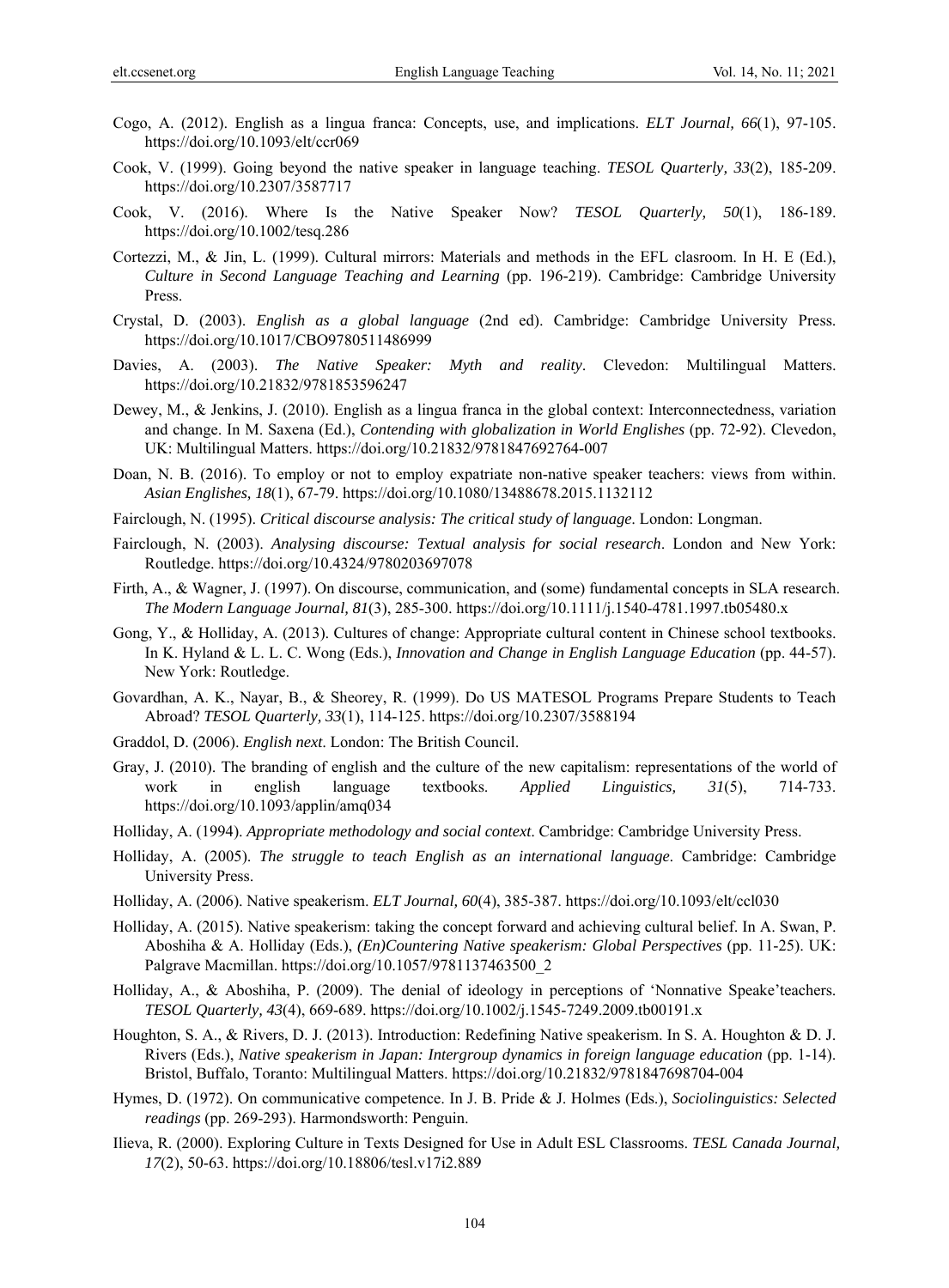- Inbar-Lourie, O. (2005). Mind the gap: Self and perceived native speaker identities of EFL teachers. In E. Llurda (Ed.), *Non-native language teachers* (pp. 265-281). New York: Springer. https://doi.org/10.1007/0-387-24565-0\_14
- Jenkins, J. (2007). *English as a Lingua Franca: Attitude and Identity*. Oxford: Oxford University Press.
- Jenkins, J. (2012). English as a Lingua Franca from the classroom to the classroom. *ELT Journal, 66*(4), 486-494. https://doi.org/10.1093/elt/ccs040
- Jeon, M., & Lee, J. (2006). Hiring native-speaking English teachers in East Asian countries. *English Today, 22*(4), 53. https://doi.org/10.1017/S0266078406004093
- Kabel, A. (2009). Native speakerism, stereotyping and the collusion of applied linguistics. *System, 37*(1), 12-22. https://doi.org/10.1016/j.system.2008.09.004
- Kachru, B. B. (2005). *Asian Englishes: beyond the canon*. Hong Kong: University Press.
- Kirkpatrick, A. (2007). Setting attainable and appropriate English language targets in multilingual settings: A case for Hong Kong. *International Journal of Applied Linguistics, 17*(3), 376-391. https://doi.org/10.1111/j.1473-4192.2007.00170.x
- Kramsch, C. (1998). *Language and culture*. Oxford: Oxford University Press.
- Kubota, R. (2002). The Author Responds: (Un) raveling racism in a field like TESOL. *TESOL Quarterly, 36*(1), 84-92. https://doi.org/10.2307/3588363
- Kubota, R., & Lin, A. (2006). Race and TESOL: Introduction to concepts and theories. *TESOL Quarterly, 40*(3), 471-493. https://doi.org/10.2307/40264540
- Kubota, R., & Lin, A. M. (2009). *Race, culture, and identities in second language education: Exploring critically engaged practice*. New York: Routledge. https://doi.org/10.4324/9780203876657
- Kumaravadivelu, B. (2003). Problematizing cultural stereotypes in TESOL. *TESOL Quarterly, 37*(4), 709-719. https://doi.org/10.2307/3588219
- Kumaravadivelu, B. (2006). *Understanding language teaching: From method to postmethod*. New York: Routledge. https://doi.org/10.4324/9781410615725
- Kumaravadivelu, B. (2008). *Cultural globalization and language education*. New Haven: Yale University Press.
- Kumaravadivelu, B. (2012). Individual identity, cultural globalization, and teaching English as an international language. In L. Alsagoff, S. L. Mackay, G. Hu, & W. A. Renandya (Eds.), *Principles and practices for teaching English as an international language* (pp. 9-27). New York: Routledge.
- Kumaravadivelu, B. (2016). The Decolonial Option in English Teaching: Can the Subaltern Act? *TESOL Quarterly, 50*(1), 66-85. https://doi.org/10.1002/tesq.202
- Levis, J. M. (2005). Changing contexts and shifting paradigms in pronunciation teaching. *TESOL Quarterly, 39*(3), 369-377. https://doi.org/10.2307/3588485
- Liu, J., & Li, S. (2019). *Native-speakerism in English Language Teaching: The current situation in China*. Newcastle upon Tynne: Cambridge Scholars Publishing.
- Long, M. H. (1983). Native speaker/non-native speaker conversation and the negotiation of comprehensible input. *Applied Linguistics, 4*(2), 126-141. https://doi.org/10.1093/applin/4.2.126
- Lowe, R. J. (2020). *Uncovering Ideology in English Language Teaching: Identifying the 'Native Speaker' frame*. Switzerland AG: Springer. https://doi.org/10.1007/978-3-030-46231-4
- Lowe, R. J., & Pinner, R. (2016). Finding the connections between native speakerism and authenticity. *Applied Linguistics Review, 7*(1), 27-52. https://doi.org/10.1515/applirev-2016-0002
- Mahboob, A. (2010). *The NNEST lens: Non native English speakers in TESOL*. Cambridge Scholars Publishing.
- Mahboob, A., & Golden, R. (2013). Looking for native speakers of English: Discrimination in English language teaching job advertisements. *Voices in Asia, 3*(18), 72-81.
- Mahboob, A., Uhrig, K., Newman, K., & Hartford, B. (2004). Children of a lesser English: Nonnative English speakers as ESL teachers in English language programs in the United States. In L. D. Kamhi-Stein (Ed.), *Learning and teaching from experience: Perspectives on nonnative English-speaking professionals* (pp. 100-120). Ann Arbor: MI University of Michigan Press.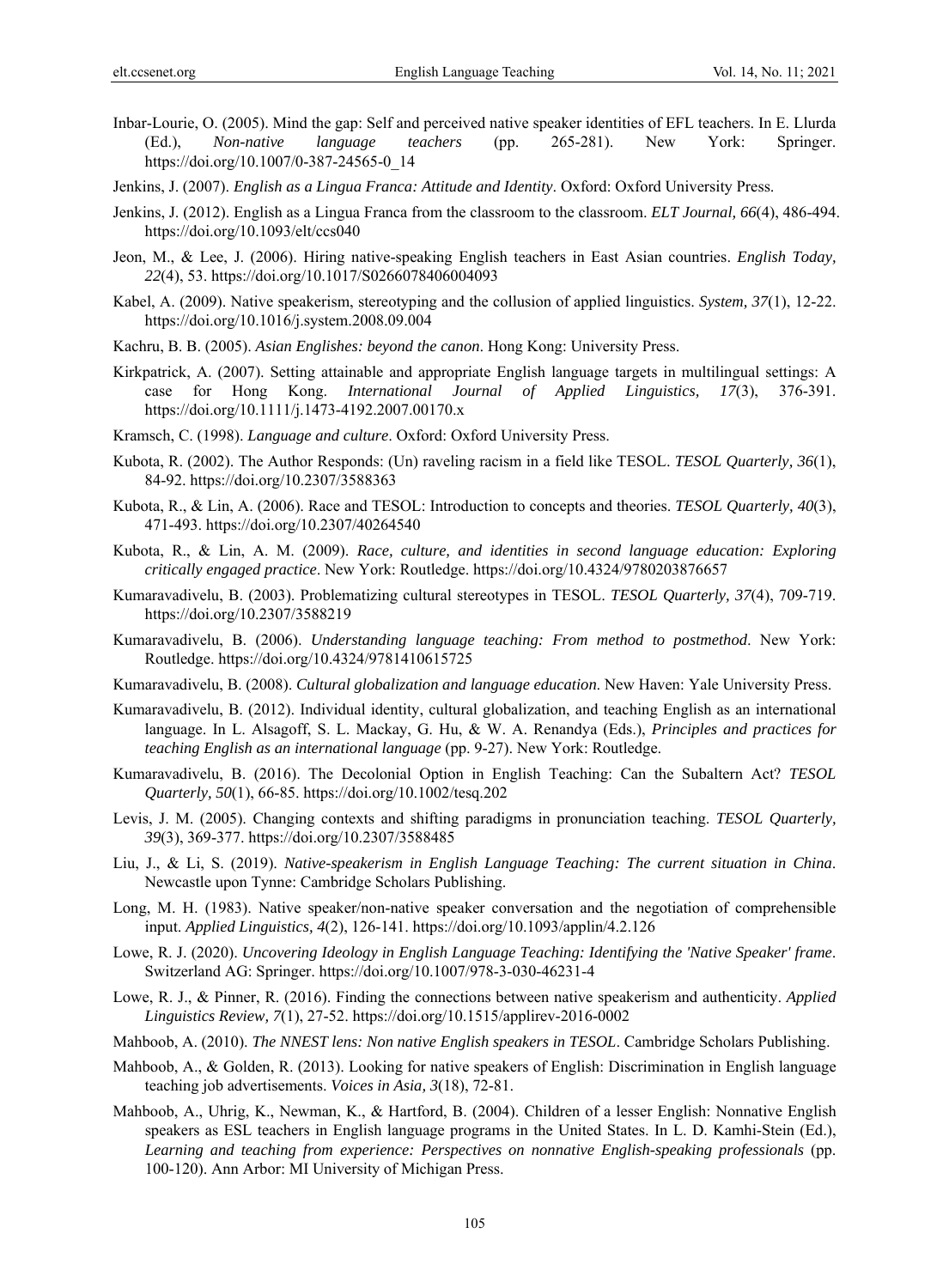- Matsuda, A., & Friedrich, P. (2011). English as an international language: A curriculum blueprint. *World Englishes, 30*(3), 332-344. https://doi.org/10.1111/j.1467-971X.2011.01717.x
- McKay, S. L. (2003). Teaching English as an international language: The Chilean context. *ELT Journal, 57*(2), 139-148. https://doi.org/10.1093/elt/57.2.139
- McKay, S. L. (2012). Teaching materials for English as an international language. In A. Matsuda (Ed.), *Principles and practices of teaching English as an international language* (pp. 70-83). Bristol, Buffalo, Toronto: Multilingual Matters. https://doi.org/10.21832/9781847697042-007
- McKay, S. L., & Bokhorst-Heng, W. D. (2008). *International English in its sociolinguistic contexts: Towards a socially sensitive EIL pedagogy*. New York: Routledge.
- McLaren, P. (2015). *Life in schools: An introduction to critical pedagogy in the foundations of education*. New York: Routledge. https://doi.org/10.4324/9781315633640
- McMillan, B. A., & Rivers, D. J. (2011). The practice of policy: Teacher attitudes toward "English only". *System, 39*(2), 251-263. https://doi.org/10.1016/j.system.2011.04.011
- Medgyes, P. (1994). *The non-native teacher.* London: Mcmillan.
- Medgyes, P. (2001). When the teacher is a non-native speaker. In M. Celce-Murica, D. M. Brinton & S. M. A (Eds.), *Teaching English as a second or foreign language* (pp. 429-442). Boston: Heinle & Heinle.
- Modiano, M. (2001). Linguistic imperialism, cultural integrity, and EIL. *ELT Journal, 55*(4), 339-347. https://doi.org/10.1093/elt/55.4.339
- Nault, D. (2006). Going global: Rethinking culture teaching in ELT contexts. *Language, Culture and Curriculum, 19*(3), 314-328. https://doi.org/10.1080/07908310608668770
- Nunan, D. (2003). The Impact of English as a Global Language on Educational Policies and Practices in the Asia‐Pacific Region. *TESOL Quarterly, 37*(4), 589-613. https://doi.org/10.2307/3588214
- Pennycook, A. (1998). *English and the discourses of colonialism*. London: Routledge.
- Phan, L. H. (2008). *Teaching English as an international language: Identity, resistance and negotiation*. Clevedon, Buffalo, Torontao: Multilingual Matters.
- Phan, L. H. (2014). The politics of naming: critiquing "learner-centred" and "teacher as facilitator" in English language and humanities classrooms. *Asia-Pacific Journal of Teacher Education, 42*(4), 392-405. https://doi.org/10.1080/1359866X.2014.956048
- Phillipson, R. (1992). *Linguistic imperialism*. Oxford: Oxford University Press.
- Prodromou, L. (2006). Bilingua Speaker'of English. In R. Rubdy & M. Saraceni (Eds.), *English in the world: Global rules, global roles* (pp. 51-57). London: Continuum.
- Quirk, R. (1990). Language varieties and standard language. *English Today, 6*(1), 3-10. https://doi.org/10.1017/S0266078400004454
- Rajagopalan, K. (2005). Non-native speaker teachers of English and their anxieties: Ingredients for an experiment in action research. In E. Llurda (Ed.), *Non-Native Language Teachers: Perceptions, Challenges, and Contributions to the Profession* (pp. 283-303). New York: Springer. https://doi.org/10.1007/0-387-24565-0\_15
- Rampton, M. B. H. (1990). Displacing the 'native speaker': Expertise, affiliation, and inheritance. *ELT Journal, 44*(2), 97-101. https://doi.org/10.1093/elt/44.2.97
- Richards, J. C., & Rodgers, T. S. (2014). *Approaches and methods in language teaching*. Cambridge university press.
- Ruecker, T., & Ives, L. (2015). White native English speakers needed: the rhetorical construction of privilege in online teacher recruitment spaces. *TESOL Quarterly, 49*(4), 733-756. https://doi.org/10.1002/tesq.195
- Said, E. (1978). *Orientalism*. London: Penguin.
- Saraceni, M. (2010). *The relocation of English: Shifting paradigms in a global era*. Palgrave Macmillan. https://doi.org/10.1007/978-0-230-29691-6
- Saraceni, M. (2015). *World Englishes: a critical analysis.* Bloomsbury Publishing.